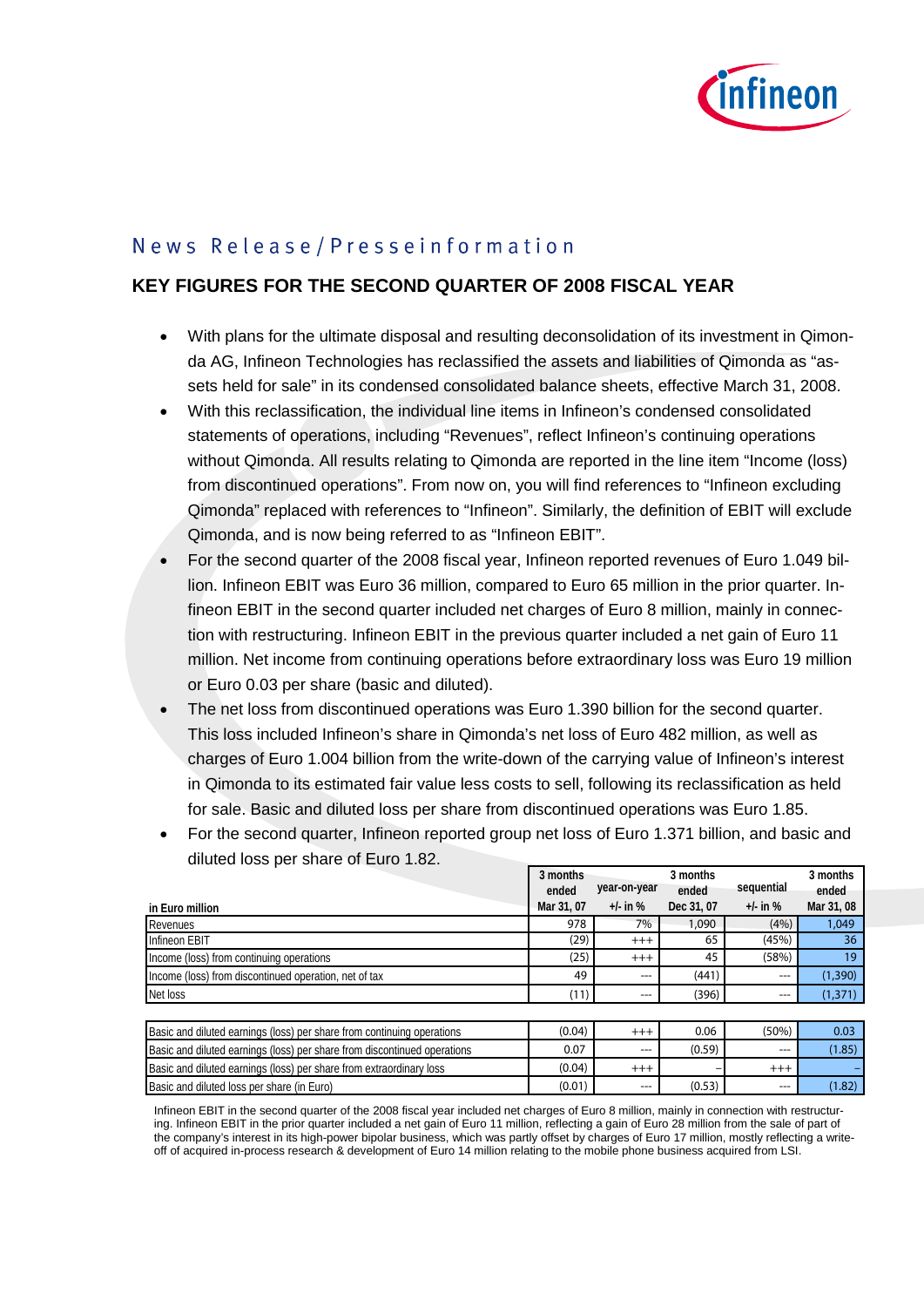## **OUTLOOK FOR THIRD QUARTER AND 2008 FISCAL YEAR**

- Infineon expects revenues for the third quarter to be flat to down slightly relative to the second quarter. Infineon EBIT excluding net gains or charges is expected to decline from the prior quarter, but remain positive, with a low single-digit EBIT margin. In the third quarter, Infineon expects to record a gain of approximately Euro 40 million from the sale of the company's hard disk drive business to LSI.
- Revenues for the third quarter in the Automotive, Industrial & Multimarket segment are expected to decline by a low single-digit percentage sequentially, with segment EBIT margin of 8.5 to 9.5 percent excluding net gains or charges. In addition, Infineon expects to record a gain of approximately Euro 40 million from the sale of the company's hard disk drive business to LSI. Revenues in the Communication Solutions segment are expected to increase by a mid to high single-digit percentage compared to the prior quarter, with segment EBIT of approximately negative Euro 25 million excluding net gains or charges.
- For the full year, Infineon expects revenues to grow by a high single-digit percentage and Infineon EBIT, excluding net gains or charges, to be positive, with low to mid singledigit EBIT margin. In the Automotive, Industrial & Multimarket segment, revenues and segment EBIT, excluding net gains or charges, are both expected to decline slightly from 2007 fiscal year levels. In Communication Solutions, Infineon expects revenue growth of 25 to 30 percent from 2007 fiscal year levels with low to mid single-digit negative segment EBIT margin, excluding net gains or charges.

**For the Finance and Business Press:** INFXX200804.057e

**Worldwide Headquarters: Media Relations Investor Relations**

**Name: Günter Gaugler EU/APAC/USA/CAN** **Phone:** +49 89 234 28481 +49 89 234 26655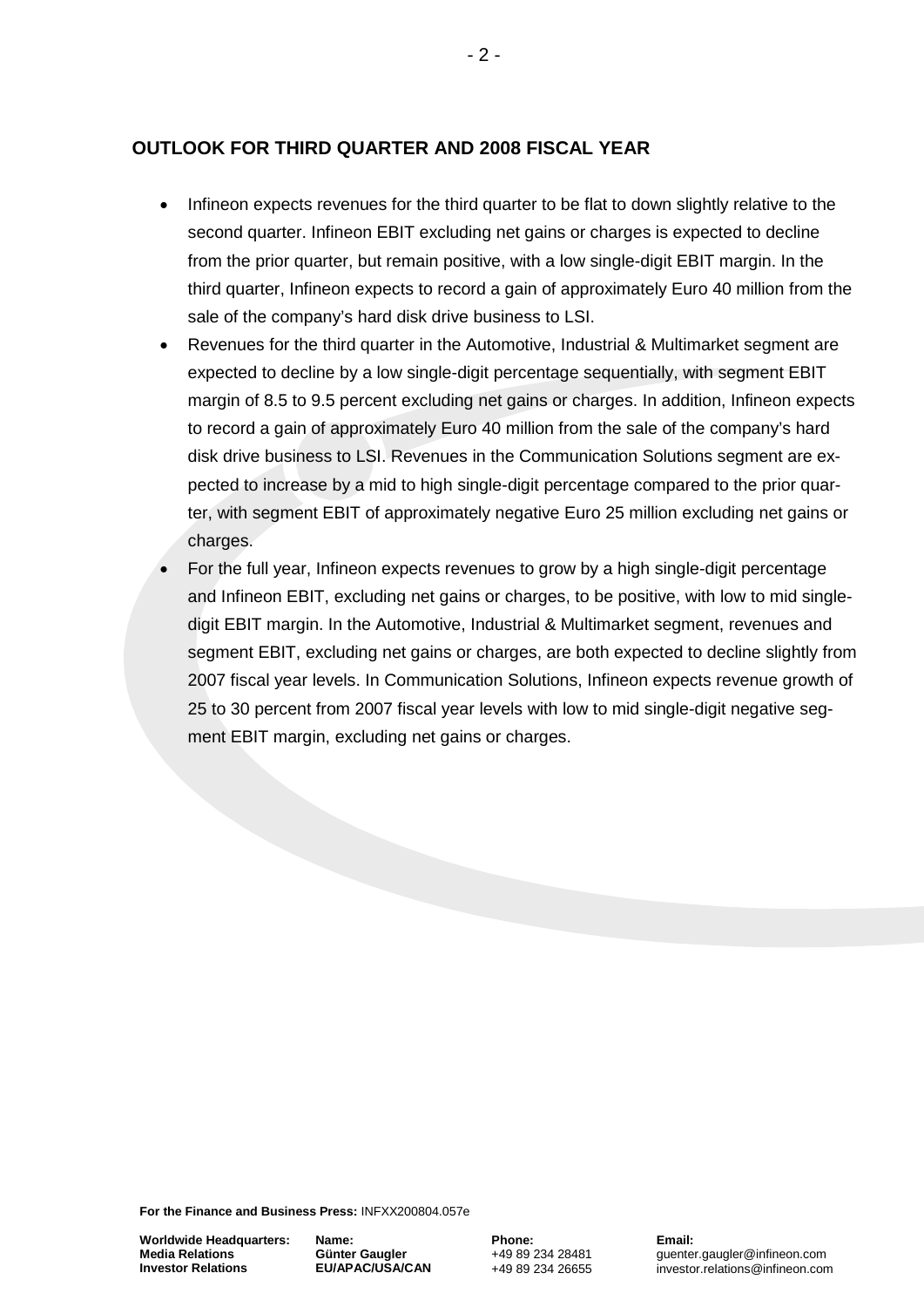

# News Release/Presseinformation

## **Infineon reports results for the second quarter of 2008 fiscal year**

Neubiberg, Germany – April 23, 2008 – Infineon Technologies AG (FSE/NYSE:IFX) today reported results for the second quarter of the 2008 fiscal year, ended March 31, 2008.

As of March 31, 2008, the financial reports of Infineon will focus on the ongoing operations of the company while at the same time setting the foundation for the comparability of its performance going forward. The assets and liabilities of Qimonda have been reclassified as held for sale in the condensed consolidated balance sheets, and the individual line items in the condensed consolidated statements of operations reflect the results of Infineon's segments other than Qimonda. The results of operations of Qimonda are reported in one line item titled "Income (loss) from discontinued operations". In addition, earnings per share as well as the statements of cash flows differentiate between "continuing" and "discontinued" operations. Following this reclassification, the investment in Qimonda has been reduced to its current fair value less costs to sale, resulting in a write-down of Euro 1.004 billion, which was recorded in "Income (loss) from discontinued operations" in the second quarter of the current fiscal year.

Infineon's revenues in the second quarter of the 2008 fiscal year were Euro 1.049 billion, down four percent sequentially and up seven percent year-over-year. The sequential decline reflects primarily negative revenue seasonality in the Communication Solutions segment. Excluding effects from currency fluctuations, primarily between the U.S. dollar and the Euro, and acquisitions and divestitures, revenues declined two percent sequentially and rose ten percent year-over-year.

Infineon EBIT was Euro 36 million in the second quarter, down from Euro 65 million in the prior quarter. Infineon EBIT in the second quarter included net charges of Euro 8 million, mainly in connection with restructuring, and Euro 5 million for the amortization of acquisition-related intangible assets related mainly to the business acquired from LSI. Infineon EBIT in the first quarter included a net gain of Euro 11 million, and Euro 9 million of such amortization expenses. For additional detail on net gains and charges included in Infineon EBIT, please see the table on page 9 of this release.

**For the Finance and Business Press:** INFXX200804.057e

**Worldwide Headquarters: Media Relations Investor Relations**

**Name: Günter Gaugler EU/APAC/USA/CAN** **Phone:** +49 89 234 28481 +49 89 234 26655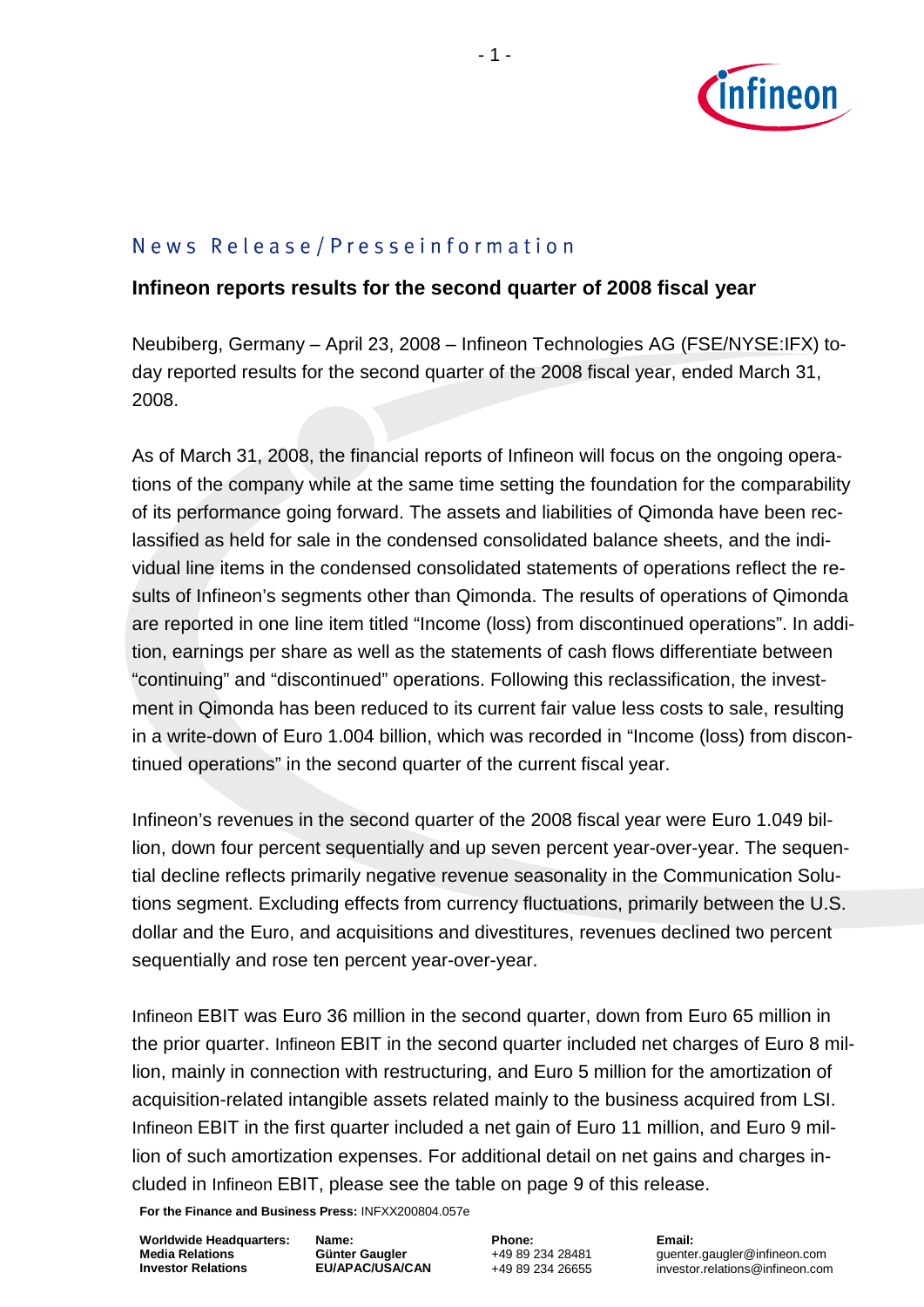Net income from continuing operations for the second quarter was Euro 19 million, translating into basic and diluted earnings per share of Euro 0.03. For the first quarter, net income from continuing operations was Euro 45 million, basic and diluted earnings per share were Euro 0.06.

The net loss from discontinued operations was Euro 1.390 billion for the second quarter. This loss included Infineon's share in Qimonda's net loss of Euro 482 million, as well as a charge of Euro 1.004 billion from the write-down of the carrying value of Infineon's interest in Qimonda to its estimated fair value. Basic and diluted loss per share from discontinued operations was Euro 1.85.

For the second quarter, Infineon reported group net loss of Euro 1.371 billion, and basic and diluted loss per share of Euro 1.82.

## **Infineon's outlook for third quarter of 2008 fiscal year**

Although Infineon has hedged a significant portion of the cash flow impact of the weakening exchange rate of the U.S. dollar against the Euro for the 2008 fiscal year, the exchange rate development is still negatively impacting the top-line. For the third quarter of the 2008 fiscal year, Infineon expects revenues to be flat to down slightly compared to the second quarter. The company anticipates Infineon EBIT, excluding net gains or charges, to decline from the prior quarter's level, but to remain positive, with low singledigit Infineon EBIT margin. In the third quarter, Infineon expects to record a gain of approximately Euro 40 million from the sale of the company's hard disk drive (HDD) business to LSI.

## **Infineon's outlook for 2008 fiscal year**

For the full year, Infineon maintains its previously announced outlook for its continuing operations. In the Automotive, Industrial & Multimarket segment, revenues and EBIT excluding net gains or charges are both expected to decline slightly from 2007 fiscal year levels. In the Communication Solutions segment, revenues are anticipated to increase 25 to 30 percent, with low to mid single-digit negative EBIT margin excluding net gains or charges.

Infineon currently expects revenues to increase by a high single-digit percentage yearon-year. Infineon EBIT in the 2008 fiscal year, excluding net gains or charges, is anticipated to be positive with low to mid single-digit Infineon EBIT margin.

**For the Finance and Business Press:** INFXX200804.057e

**Worldwide Headquarters: Media Relations Investor Relations**

**Name: Günter Gaugler EU/APAC/USA/CAN** **Phone:** +49 89 234 28481 +49 89 234 26655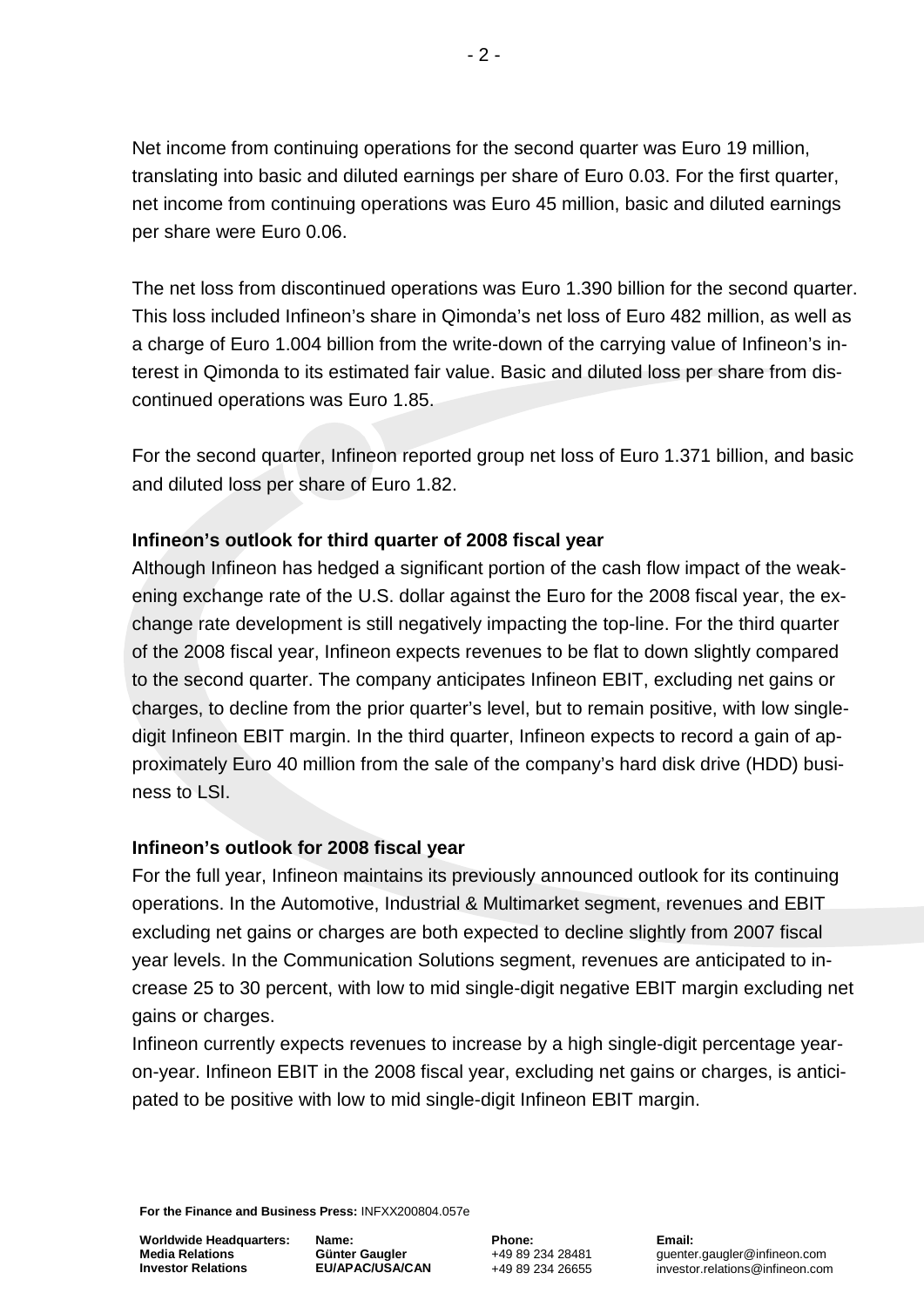"In the second quarter, we took a big step forward in our preparation for the ultimate disposal and resulting deconsolidation of our investment in Qimonda resulting in the reclassification as assets held for sale. In our ongoing operations, we made solid yearover-year progress both in terms of revenue and Infineon EBIT. That progress was achieved despite a materially adverse development in the U.S. dollar-Euro exchange rate", said Dr. Wolfgang Ziebart, President and CEO of Infineon Technologies AG. "Last quarter's severe fall of the U.S. dollar against the Euro from about 1.45 to the current level of about 1.60, should it be sustained throughout the entire 2009 fiscal year, would negatively impact Infineon EBIT for next year by about Euro 120 million, based on our current revenue projections. Reaching ten percent Infineon EBIT margin under such circumstances would not be possible. Against this background, we have strongly accelerated all margin improvement measures that we are implementing across the company. We therefore see the potential, despite the significant currency hit, to maintain EBIT margins in the Automotive, Industrial & Multimarket segment at a high level and to achieve positive EBIT in our Communication Solutions segment next year, excluding net gains or charges."

Additional details concerning the outlook can be found in the segments' sections below.



#### **Segments' second quarter performance and outlook**

In the second quarter of the 2008 fiscal year, the Automotive, Industrial & Multimarket segment reported revenues of Euro 741 million, broadly unchanged compared to the prior quarter, due to the usual seasonal pattern, and unchanged year-over-year.

**For the Finance and Business Press:** INFXX200804.057e

**Worldwide Headquarters: Media Relations Investor Relations**

**Name: Günter Gaugler EU/APAC/USA/CAN** **Phone:** +49 89 234 28481 +49 89 234 26655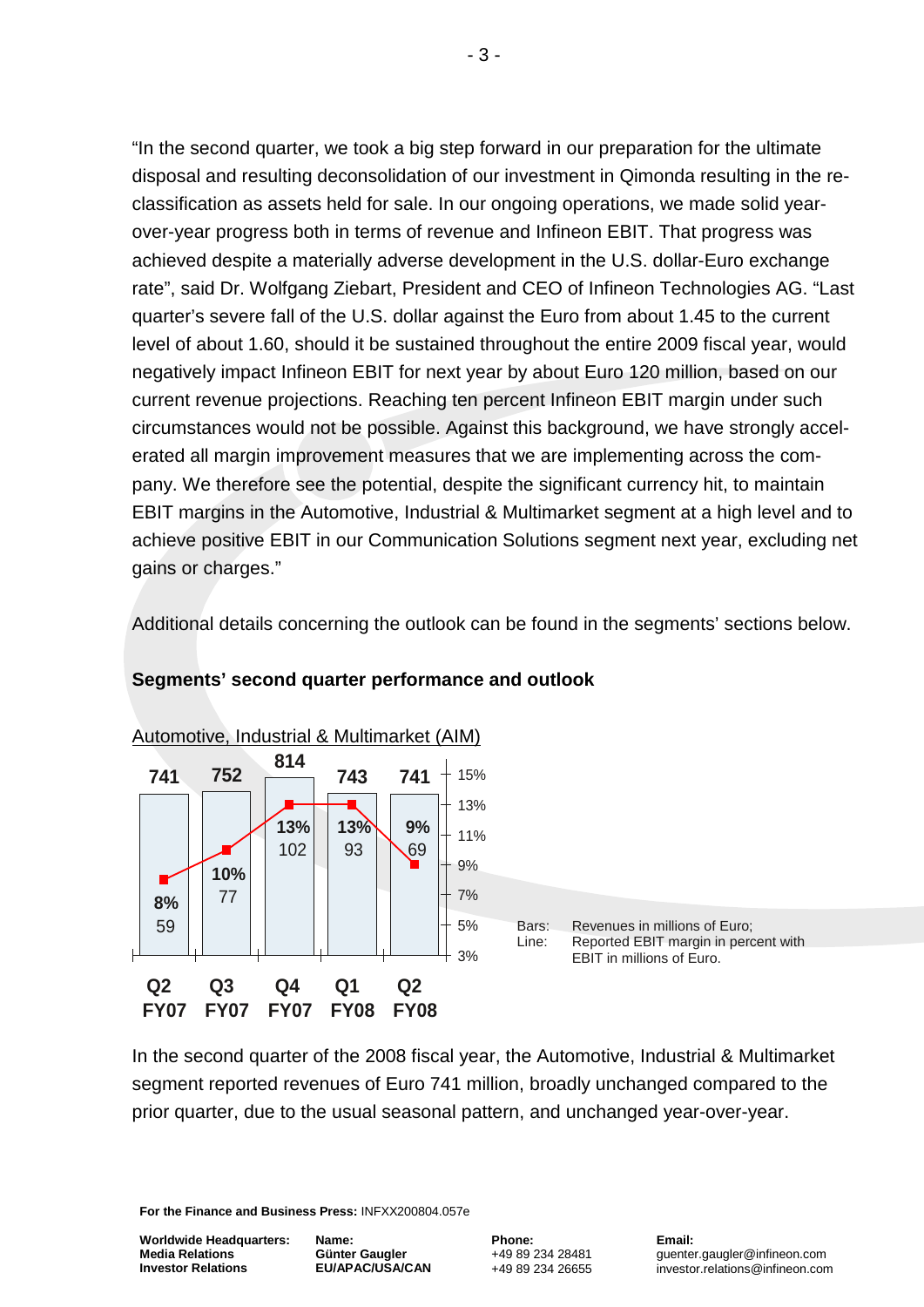Excluding the effects of currency fluctuations, primarily between the U.S. dollar and the Euro, and acquisitions and divestitures, segment revenues increased nine percent yearover-year and grew one percent sequentially. Segment EBIT was Euro 69 million compared to Euro 93 million in the first quarter. Net gains or charges included in the segment EBIT for the second quarter were negligible. Included in the first quarter segment EBIT was a gain of Euro 28 million from the sale of part of the company's interest in its high-power bipolar business.

Revenues and EBIT in the automotive business increased compared to the prior quarter, despite ongoing weakness in demand from U.S. car manufacturers. In the industrial & multimarket business, revenues and EBIT decreased, as expected, due to the usual seasonal pattern in the consumer, computing and telecom markets. Demand for highpower products remained strong. The results of the security & ASICs business remained broadly unchanged compared to the first quarter, mainly due to continued strong demand in the chip card and security business.

*Automotive, Industrial & Multimarket's outlook for third quarter of 2008 fiscal year* In the third quarter of the 2008 fiscal year, Infineon expects revenues of its Automotive, Industrial & Multimarket segment to decline by a low single-digit percentage compared to the second quarter. The expected decline can be attributed predominantly to the ongoing weakening of the U.S. dollar against the Euro and the expected deconsolidation of the company's HDD business. Segment EBIT margin is expected to be in the range of 8.5 to 9.5 percent, excluding net gains or charges. In addition, Infineon expects to record a gain of approximately Euro 40 million from the sale of the HDD business to LSI.

Revenues in the segment's automotive business are expected to remain broadly unchanged compared to the second quarter. Sales in the industrial & multimarket business are anticipated to be about flat. Results in the security & ASICs business are anticipated to decline compared to the prior quarter, largely due to the deconsolidation of the HDD business following its sale to LSI. The transaction is expected to close in the third quarter. In addition, we expect some normalization in demand for chip card ICs.

**For the Finance and Business Press:** INFXX200804.057e

**Worldwide Headquarters: Media Relations Investor Relations**

**Name: Günter Gaugler EU/APAC/USA/CAN** **Phone:** +49 89 234 28481 +49 89 234 26655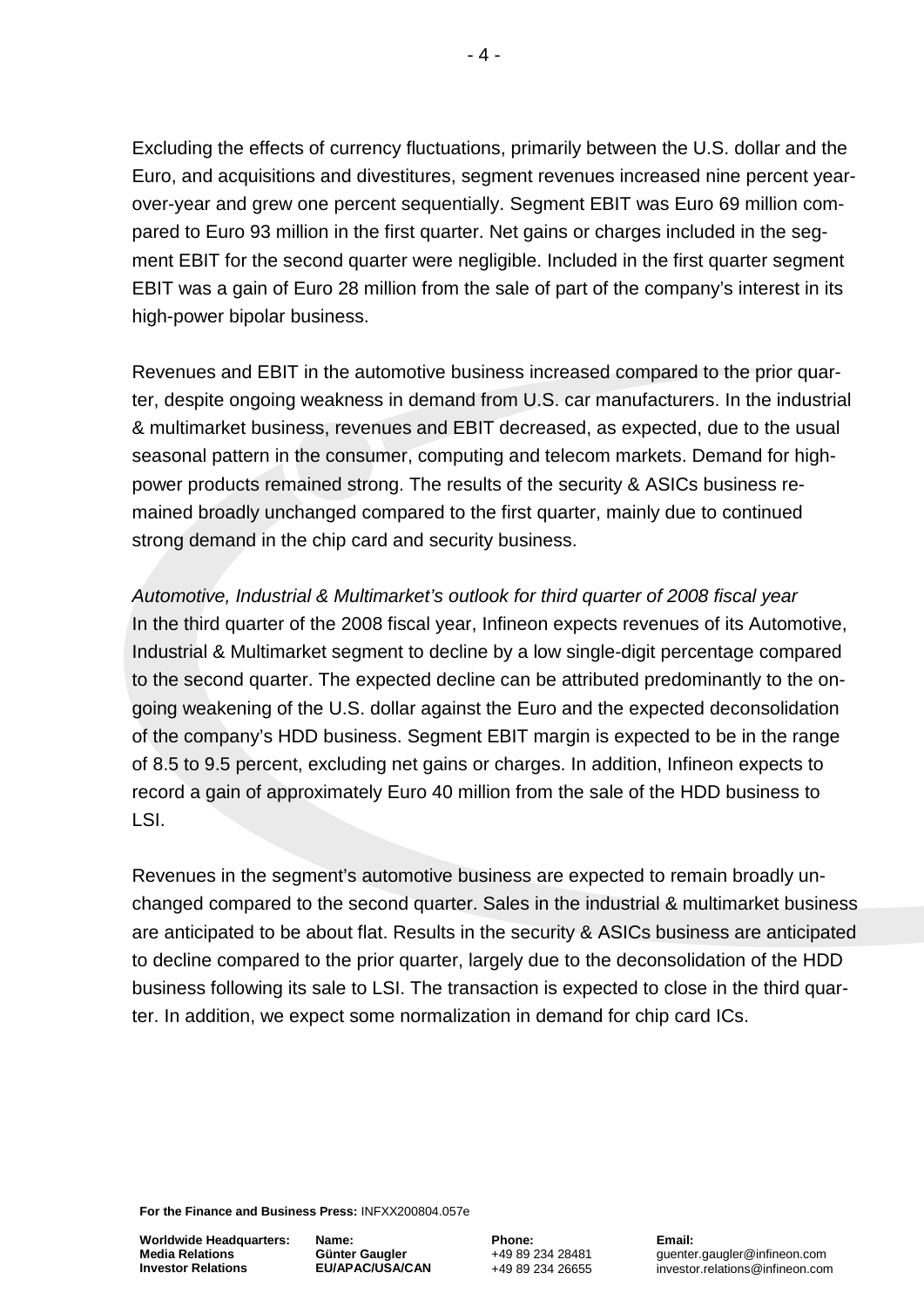

In the second quarter of the 2008 fiscal year, revenues in the Communication Solutions segment were Euro 302 million, down 15 percent compared to the prior quarter and up 27 percent year-over-year. Excluding the effects of currency fluctuations, primarily between the U.S. dollar and the Euro, and the contributions from the mobile phone business acquired from LSI and the DSL CPE activities acquired from Texas Instruments, segment revenues increased 10 percent year-over-year and decreased 15 percent sequentially. Segment EBIT for the second quarter declined to negative Euro 29 million, compared to negative Euro 11 million in the prior quarter, following the revenue decline. Included in the segment EBIT for the second quarter was amortization of acquired intangible assets of Euro 5 million relating mainly to the mobile phone business acquired from LSI. Included in the segment EBIT for the first quarter was a write-off of Euro 14 million for acquired in-process R&D in connection with the acquisition of the mobile phone business of LSI. Also included in the segment EBIT for the first quarter was amortization of acquired intangible assets of Euro 9 million relating mainly to the mobile phone business acquired from LSI.

In the wireless business, revenues decreased strongly, as expected, driven mainly by typical wireless seasonality and reduced volumes in certain mobile phone projects. As anticipated, revenues in the broadband business stabilized on the low level of the prior quarter.

#### *Communication Solutions' outlook for third quarter of 2008 fiscal year*

In the third quarter of the 2008 fiscal year, revenues in the Communication Solutions segment are expected to increase by a mid to high single-digit percentage compared to the prior quarter. This increase reflects mainly the scheduled production ramp-ups of the company's new HSDPA and EDGE mobile platform solutions.

**For the Finance and Business Press:** INFXX200804.057e

**Worldwide Headquarters: Media Relations Investor Relations**

**Name: Günter Gaugler EU/APAC/USA/CAN** **Phone:** +49 89 234 28481 +49 89 234 26655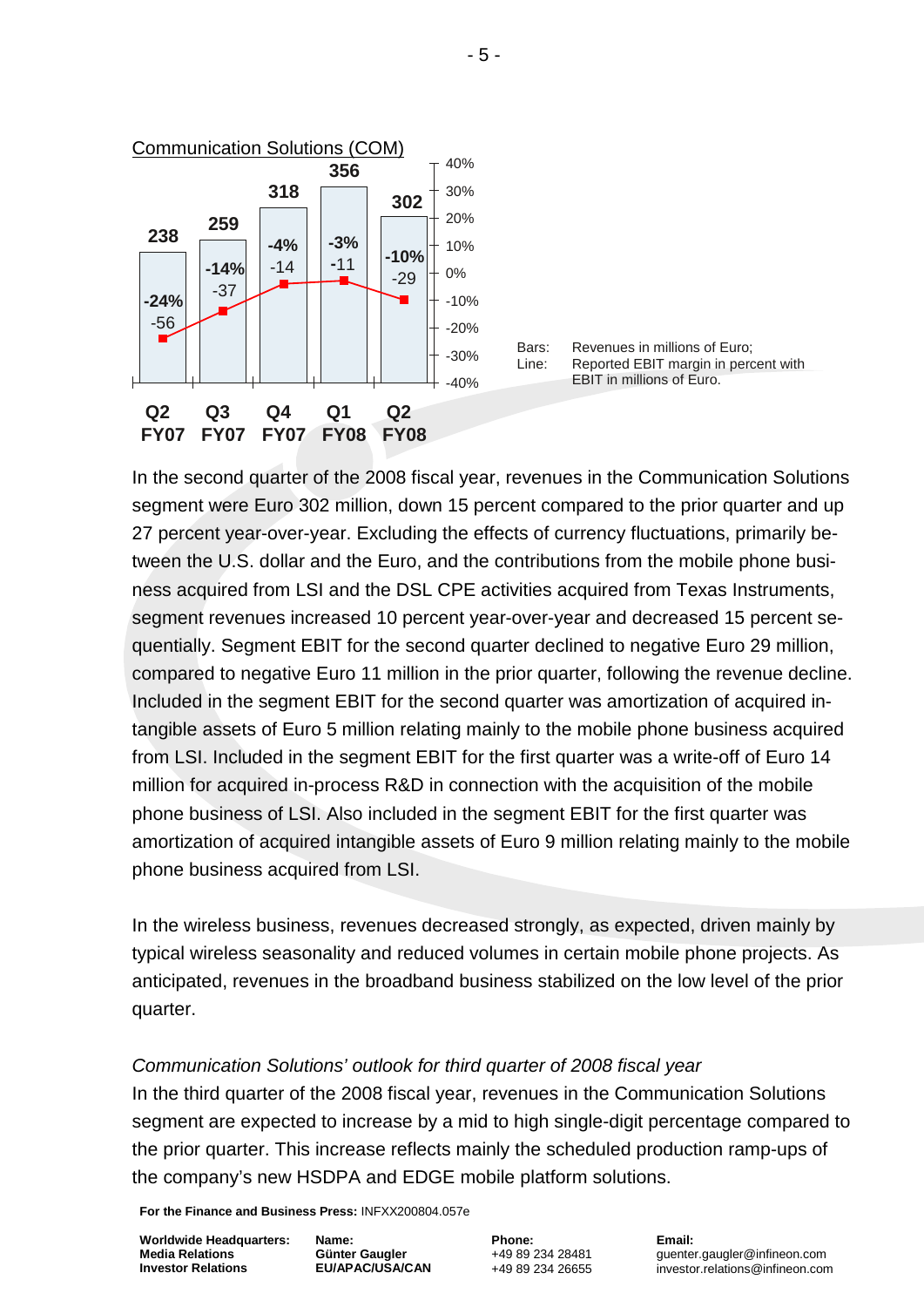The broadband business is anticipated to remain broadly unchanged compared to the second quarter. Segment EBIT is expected to be approximately negative Euro 25 million, excluding net gains or charges.

## Qimonda

In preparation for ultimate disposal and resulting deconsolidation of its investment in Qimonda AG, Infineon has reclassified the assets and liabilities of Qimonda as held for sale in its condensed consolidated balance sheets effective March 31, 2008. With this decision, the individual line items in the condensed consolidated statements of operations on page 8 of this release reflect Infineon's continuing operations without Qimonda. All results relating to Qimonda are reported in the line item "Income (loss) from discontinued operations".

For the second quarter, the net loss from discontinued operations was Euro 1.390 billion. This loss included Infineon's share in Qimonda's net loss of Euro 482 million, as well as charges of Euro 1.004 billion from its write-down of the Infineon's interest in Qimonda to its estimated fair value, following the reclassification as held for sale. Basic and diluted loss per share from discontinued operations was Euro 1.85 for the second quarter. Infineon's beneficial ownership interest in Qimonda as of March 31, 2008 was 77.5 percent.

|                                 |            | 3 months ended    |            |            |            |  |  |  |  |
|---------------------------------|------------|-------------------|------------|------------|------------|--|--|--|--|
| Revenues in Euro million        | Mar 31, 07 | Jun 30, 07        | Sep 30, 07 | Dec 31, 07 | Mar 31, 08 |  |  |  |  |
| <b>Other Operating Segments</b> | 50         | 54                | 45         | 38         | 39         |  |  |  |  |
| Corporate and Eliminations      | (51)       | (54)              | (50)       | (47)       | (33)       |  |  |  |  |
|                                 |            |                   |            |            |            |  |  |  |  |
|                                 |            | 3 months ended    |            |            |            |  |  |  |  |
| <b>EBIT in Euro million</b>     | Mar 31, 07 | <b>Jun 30, 07</b> | Sep 30, 07 | Dec 31, 07 | Mar 31, 08 |  |  |  |  |
|                                 |            |                   |            |            |            |  |  |  |  |
| <b>Other Operating Segments</b> | (5)        | '2)               | (2)        | (4)        |            |  |  |  |  |

## Other Operating Segments / Corporate and Eliminations

Combined, EBIT in Other Operating Segments and Corporate and Eliminations included charges of Euro 8 million in the second quarter, mainly in connection with restructuring. In the first quarter, EBIT in Corporate and Eliminations included charges of Euro 3 million in connection with restructuring.

**For the Finance and Business Press:** INFXX200804.057e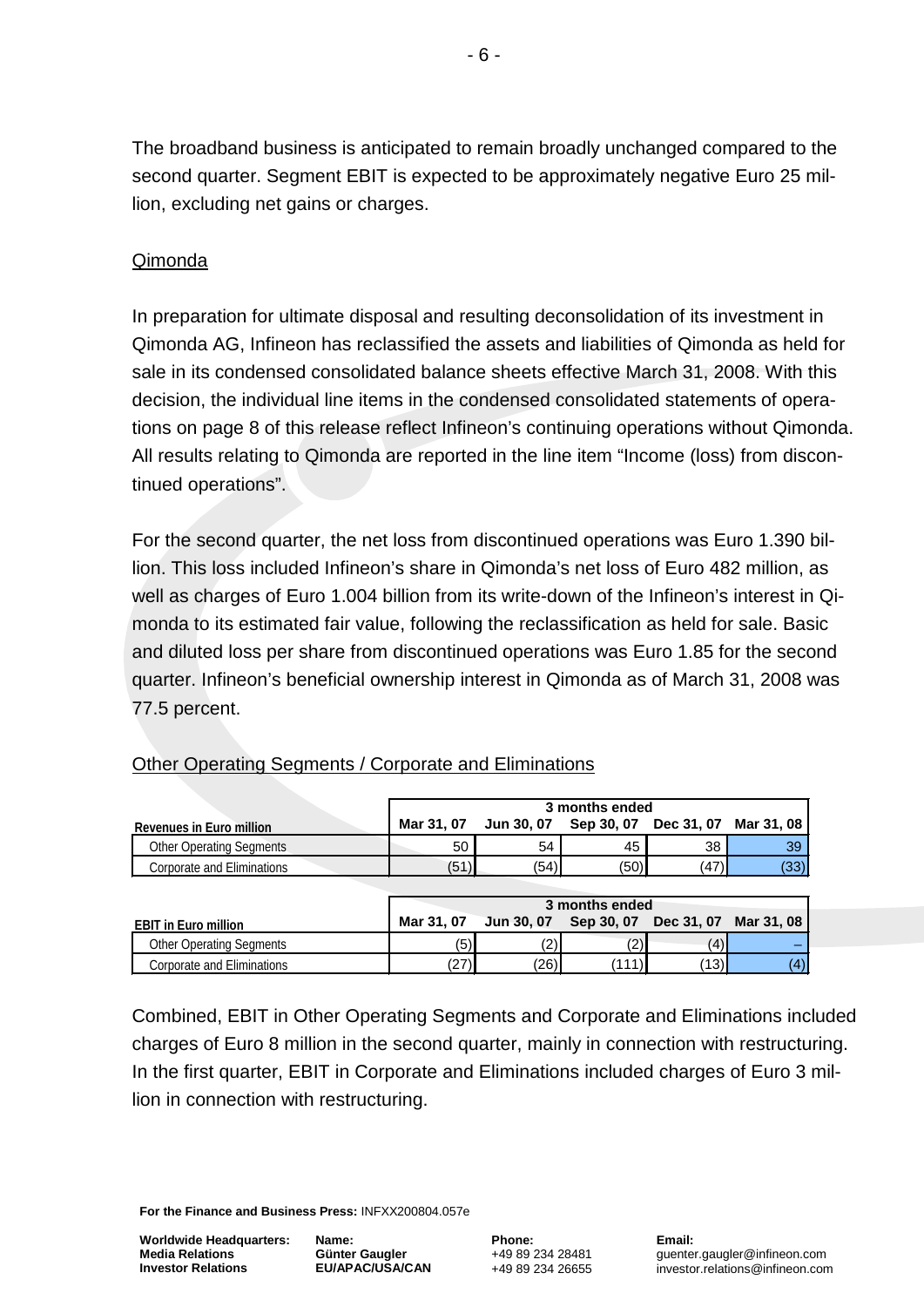*Other Operating Segments / Corporate and Elimination's outlook for third quarter of 2008 fiscal year*

In the third quarter, Infineon expects revenues in Other Operating Segments to decline compared to the prior quarter as shipments of wafers out of Infineon's 200-millimeter wafer facility to Qimonda will come to an end during the quarter. EBIT excluding net gains or charges for Other Operating Segments and Corporate and Eliminations combined is anticipated to be approximately negative Euro 20 million.

Major business highlights of Infineon's segments in the second quarter of the 2008 fiscal year can be found in this document after the financial tables.

## **All figures are preliminary and unaudited.**

## **Analyst and press telephone conferences**

Infineon Technologies AG will conduct a telephone conference (in English only) with analysts and investors on April 23, 2008, at 10:00 a.m. Central European Summer Time (CEST), 4:00 a.m. Eastern Daylight Time (U.S. EDT), to discuss operating performance during the second quarter of the 2008 fiscal year. In addition, the Infineon Management Board will host a telephone conference with the media at 11:30 a.m. (CEST), 5:30 a.m. (U.S. EDT). It can be followed in German and English over the Internet. Both conferences will be available live and for download on the Infineon web site at [http://corporate.infineon.com.](http://corporate.infineon.com/)

#### **IFX financial and trade fair calendar** (\*preliminary date)

- $\triangleright$  Jun 2/3, 2008 IFX Day: Annual Analyst and Investor Day
- Jul 25, 2008\* Earnings Release for the Third Quarter of the 2008 Fiscal Year
- ▶ Dec 03, 2008\* Earnings Release for the Fourth Quarter and Full 2008 Fiscal Year
- Feb 12, 2009\* Annual General Meeting of Shareholders

#### **New in the IFX pod cast section at** [www.infineon.com/podcast](http://www.infineon.com/podcast)

- $\triangleright$  Emergency Call for Cars
- **E** Tuner: Basics

**For the Finance and Business Press:** INFXX200804.057e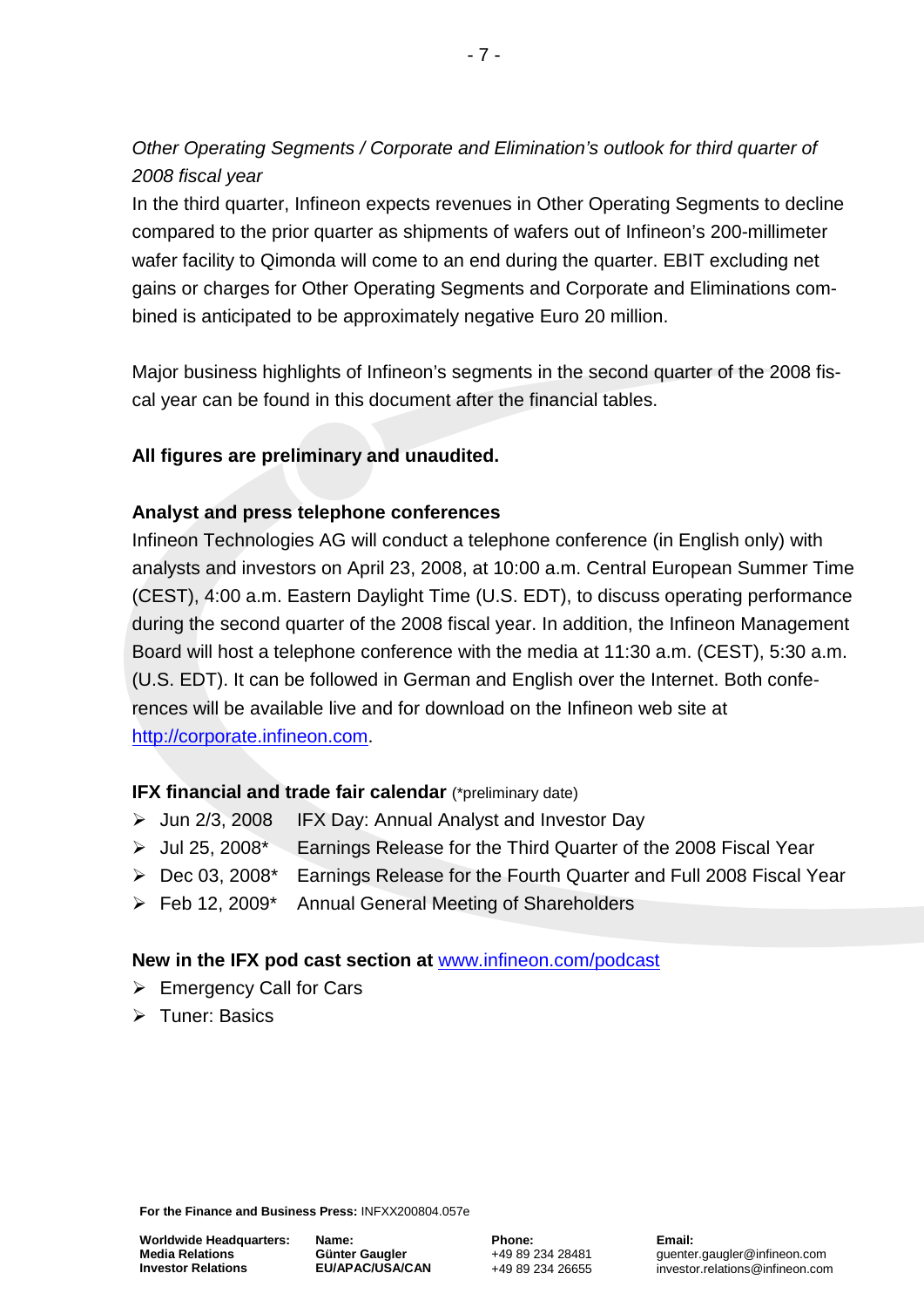#### **FINANCIAL INFORMATION**

According to U.S. GAAP – Preliminary and Unaudited

## **Condensed Consolidated Statements of Operations**

|                                                       |            | 3 months ended | 6 months ended |            |            |
|-------------------------------------------------------|------------|----------------|----------------|------------|------------|
| in Euro million                                       | Mar 31, 07 | Dec 31, 07     | Mar 31, 08     | Mar 31, 07 | Mar 31, 08 |
| Net sales                                             | 978        | 1,090          | 1,049          | 1,936      | 2,139      |
| Cost of goods sold                                    | (663)      | (701)          | (681)          | (1,305)    | (1, 382)   |
| <b>Gross profit</b>                                   | 315        | 389            | 368            | 631        | 757        |
| Research and development expenses                     | (186)      | (206)          | (181)          | (381)      | (387)      |
| Selling, general and administrative expenses          | (113)      | (137)          | (136)          | (241)      | (273)      |
| Restructuring charges                                 | (20)       | (3)            | (6)            | (22)       | (9)        |
| Other operating income, net                           | 4          | 30             | 2              |            | 32         |
| <b>Operating income (loss)</b>                        |            | 73             | 47             | (9)        | 120        |
| Interest expense, net                                 | (11)       | (6)            | (10)           | (21)       | (16)       |
| Equity in earnings of associated companies, net       |            |                |                |            |            |
| Other non-operating income (expense), net             | 9          | 2              | (6)            | 12         | (4)        |
| Minority interests                                    | (3)        | (10)           | (7)            | (4)        | (17)       |
| Income (loss) before income taxes                     | (5)        | 59             | 26             | (22)       | 85         |
| Income tax expense                                    | (20)       | (14)           | (7)            | (33)       | (21)       |
| Income (loss) from continuing operations              | (25)       | 45             | 19             | (55)       | 64         |
| Income (loss) from discontinued operation, net of tax | 49         | (441)          | (1, 390)       | 199        | (1, 831)   |
| Income (loss) before extraordinary loss               | 24         | (396)          | (1, 371)       | 144        | (1,767)    |
| Extraordinary loss, net of tax                        | (35)       |                |                | (35)       |            |
| Net income (loss)                                     | (11)       | (396)          | (1, 371)       | 109        | (1,767)    |

**Basic and diluted earnings (loss) per share\*:**

| <b>Shares in millions</b>                                                |        |        |        |        |        |
|--------------------------------------------------------------------------|--------|--------|--------|--------|--------|
| Weighted average shares outstanding - basic and diluted                  | 748    | 750    | 750    | 748    | 750    |
| Basic and diluted earnings (loss) per share from continuing operations   | (0.04) | 0.06   | 0.03   | (0.08) | 0.09   |
| Basic and diluted earnings (loss) per share from discontinued operations | 0.07   | (0.59) | 1.85)  | 0.27   | (2.44) |
| Basic and diluted earnings (loss) per share from extraordinary loss      | (0.04) |        |        | (0.04) |        |
| Earnings (loss) per share (in Euro) - basic and diluted                  | (0.01) | (0.53) | (1.82) | 0.15   | (2.35) |

\* Quarterly earnings (loss) per share may not add up to year-to-date earnings (loss) per share due to rounding.

## **Infineon EBIT**

Infineon EBIT is defined as earnings (loss) before income (loss) from discontinued operation, net of tax, interest and taxes. The Company's management uses Infineon EBIT, among other measures, to establish budgets and operational goals, to manage the Company's business and to evaluate its performance. The Company reports Infineon EBIT information because it believes that it provides investors with meaningful information about the operating performance of the Company and especially about the performance of its separate operating segments. Because many operating decisions, such as allocations of resources to individual projects, are made on a basis for which the effects of financing the overall business and of taxation are of marginal relevance, management finds a metric that excludes the effects of interest on financing and tax expense useful. In addition, in measuring operating performance, particularly for the purpose of making internal decisions, such as those relating to personnel matters, it is useful for management to consider a measure that excludes items over which the individuals being evaluated have minimal control, such as enterprise-level taxation and financing.

Infineon EBIT is determined as follows from the condensed consolidated statements of operations, without adjustment to the US GAAP amounts presented:

|                                                         |            | 3 months ended | 6 months ended  |           |            |
|---------------------------------------------------------|------------|----------------|-----------------|-----------|------------|
| in Euro million                                         | Mar 31, 07 | Dec 31, 07     | Mar 31, 08      | Mar 31.07 | Mar 31, 08 |
| Net income (loss)                                       | (11)       | (396)          | (1, 371)        | 109       | (1,767)    |
| - Loss (income) from discontinued operation, net of tax | (49)       | 441            | $1.390$         | (199)     | 1,831      |
| - Income tax expense                                    | 20         | 14             |                 | 33        | 21         |
| - Interest expense, net                                 | 11         | 6              | 10 <sub>1</sub> | 21        | 16         |
| <b>Infineon EBIT</b>                                    | (29)       | 65             | 36              | (36)      | 101        |

**For the Finance and Business Press:** INFXX200804.057e

**Worldwide Headquarters: Media Relations Investor Relations**

**Name: Günter Gaugler EU/APAC/USA/CAN** **Phone:** +49 89 234 28481 +49 89 234 26655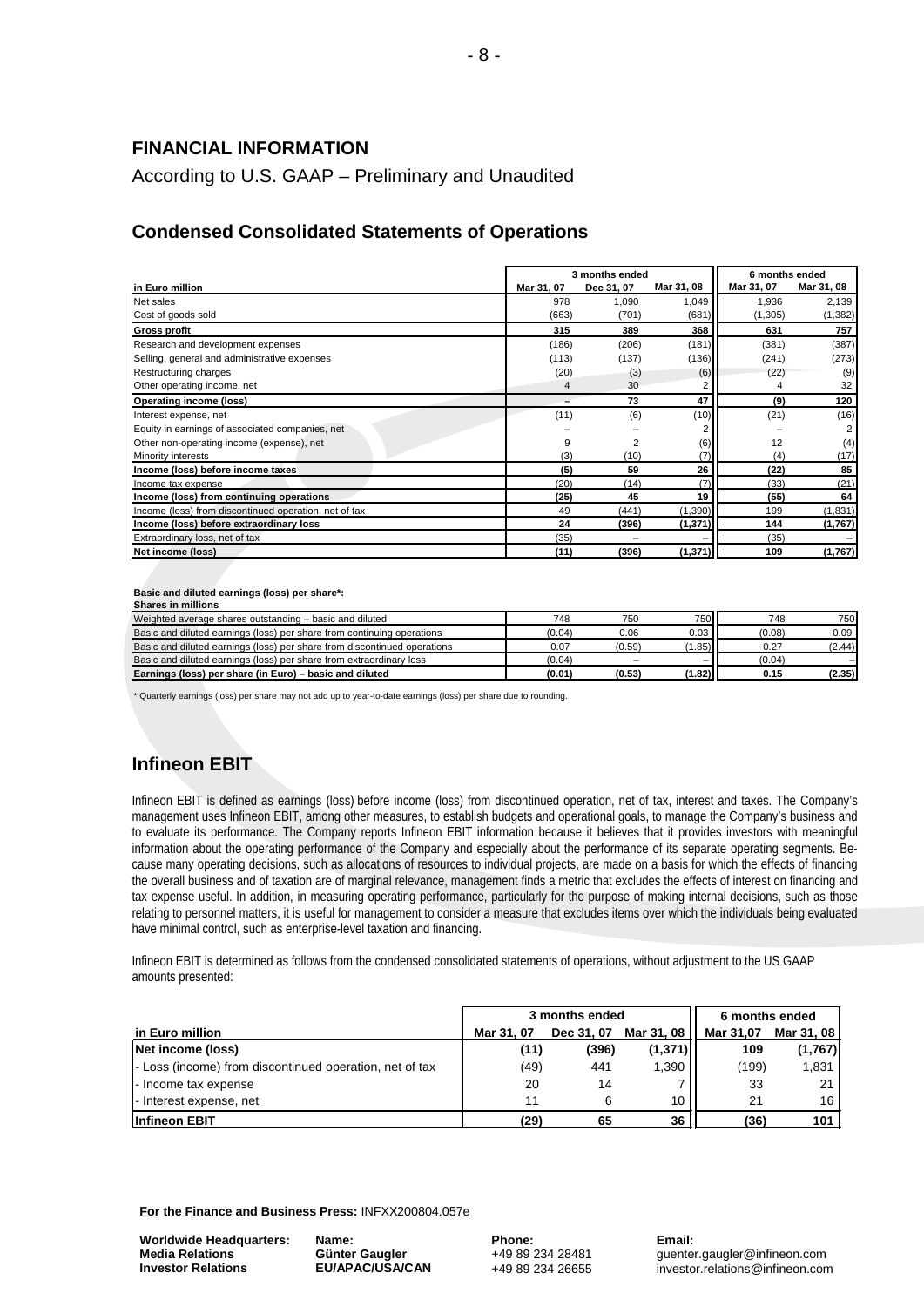## **Net Gains and Charges**

Net gains and charges for Infineon generally include asset impairments, restructuring and other related closure costs, in-process research and development write-offs, certain litigation settlement costs, and gains (losses) on sales of assets, businesses, or interests in subsidiaries as well as other expense or income positions.

|                                                                                | 3 months ended |            |            | 6 months ended |                 |
|--------------------------------------------------------------------------------|----------------|------------|------------|----------------|-----------------|
| in Euro million                                                                | Mar 31, 07     | Dec 31, 07 | Mar 31, 08 | Mar 31, 07     | Mar 31, 08      |
| Impairments, restructuring and other related closure costs                     | (54)           | (3)        | (8)        | (53)           | (11)            |
| In-process research and development write-offs                                 |                | (14)       |            |                | (14)            |
| Net gains (losses) on sales of assets, businesses or interests in subsidiaries |                | 28         |            |                | 28 <sup>1</sup> |
| Other                                                                          | 22             |            |            |                |                 |
| Net gains (charges)                                                            | (29)           |            | (8)        | (31)           |                 |

#### **Segment Results**

|                                           | 3 months ended |                |            | 6 months ended |                |              |  |
|-------------------------------------------|----------------|----------------|------------|----------------|----------------|--------------|--|
| Net sales in Euro million                 | Mar 31, 07     | Mar 31, 08     | $+/-$ in % | Mar 31, 07     | Mar 31, 08     | $+/-$ in $%$ |  |
| Automotive, Industrial & Multimarket      | 741            | 741            |            | 1.451          | 1.484          | 2            |  |
| Communication Solutions <sup>(1)</sup>    | 238            | 302            | 27         | 474            | 658            | 39           |  |
| Other Operating Segments <sup>(2)</sup>   | 50             | 39             | (22)       | 120            | 77             | (36)         |  |
| Corporate and Eliminations <sup>(3)</sup> | (51)           | (33)           | 35         | (109)          | (80)           | 27           |  |
| <b>Total</b>                              | 978            | 1,049          |            | 1,936          | 2,139          | 10           |  |
|                                           |                |                |            |                |                |              |  |
|                                           |                | 3 months ended |            |                | 6 months ended |              |  |
| Infineon EBIT in Euro million             | Mar 31, 07     | Mar 31, 08     | $+/-$ in % | Mar 31, 07     | Mar 31, 08     | $+/-$ in $%$ |  |
| Automotive, Industrial & Multimarket      | 59             | 69             | 17         | 112            | 162            | 45           |  |
| <b>Communication Solutions</b>            | (56)           | (29)           | 48         | (114)          | (40)           | 65           |  |
| <b>Other Operating Segments</b>           | (5)            |                | $^{++}$    | (8)            | (4)            | 50           |  |
| Corporate and Eliminations                | (27)           | (4)            | 85         | (26)           | (17)           | 35           |  |

(1) Includes sales of €8 million and €1 million for the three months ended March 31, 2007 and 2008, respectively, and of €10 million and €8 million for the six months ended March 31, 2007 and 2008, respectively, from sales of wireless communication applications to Qimonda.

(2) Includes sales of €43 million and €34 million for the three months ended March 31, 2007 and 2008, respectively, and of €99 million and €70 million for the six months ended March 31, 2007 and 2008, respectively, from sales of wafers from Infineon's 200-millimeter facility in Dresden to Qimonda under foundry agreement.

(3) Includes the elimination of sales of €51 million and €35 million for the three months ended March 31, 2007 and 2008, respectively, and of €109 million and €78 million for the six months ended March 31, 2007 and 2008, respectively.

**For the Finance and Business Press:** INFXX200804.057e

**Worldwide Headquarters: Media Relations Investor Relations**

**Name: Günter Gaugler EU/APAC/USA/CAN** **Phone:** +49 89 234 28481 +49 89 234 26655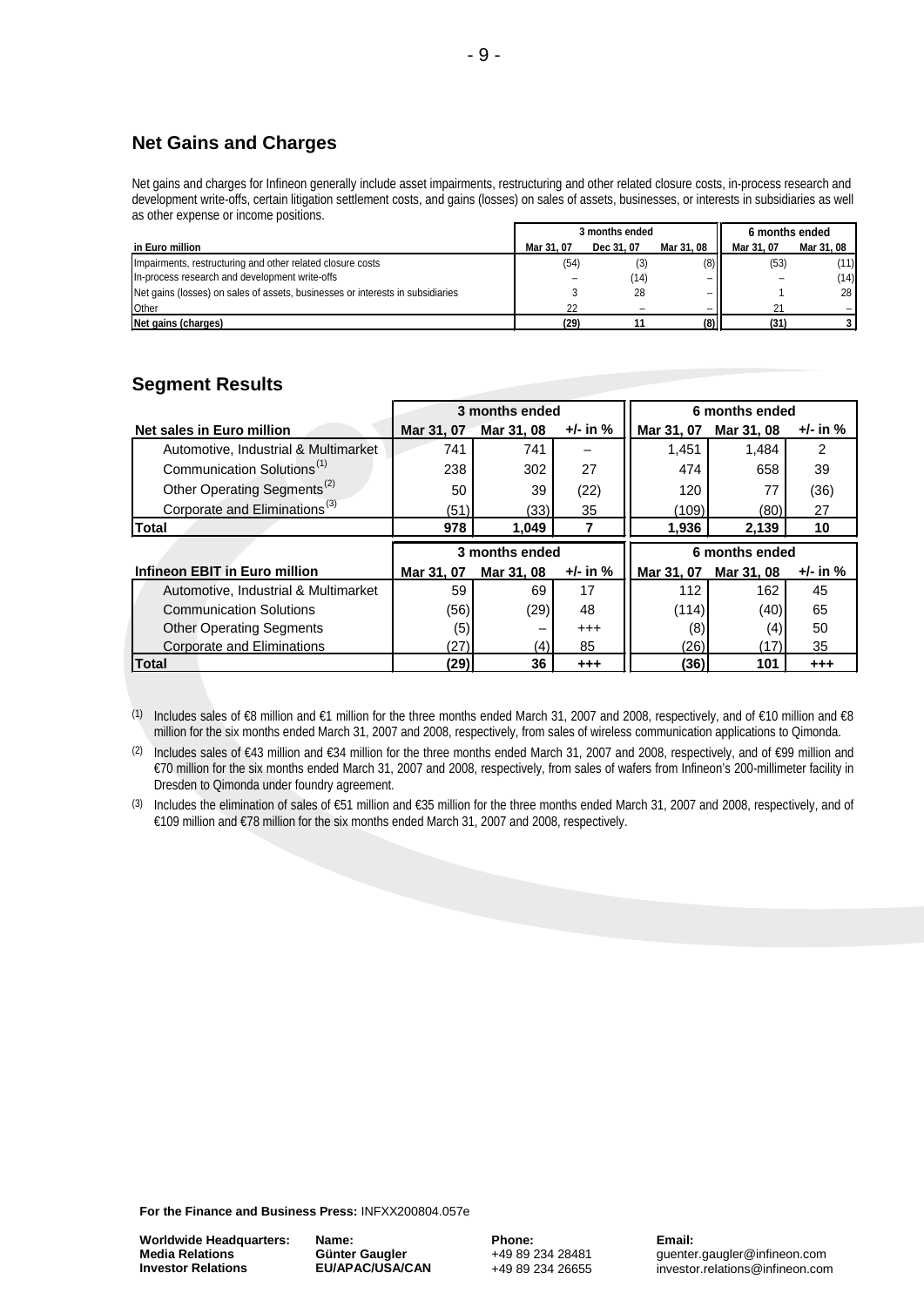|                                           | 3 months ended |            |            |  |  |
|-------------------------------------------|----------------|------------|------------|--|--|
| Net sales in Euro million                 | Dec 31, 07     | Mar 31, 08 | $+/-$ in % |  |  |
| Automotive, Industrial & Multimarket      | 743            | 741        |            |  |  |
| Communication Solutions <sup>(1)</sup>    | 356            | 302        | (15)       |  |  |
| Other Operating Segments <sup>(2)</sup>   | 38             | 39         | 3          |  |  |
| Corporate and Eliminations <sup>(3)</sup> | (47)           | (33)       | 30         |  |  |
| ˈotal                                     | .090           | 1.049      | (4)        |  |  |

|                                      | 3 months ended |            |          |  |  |
|--------------------------------------|----------------|------------|----------|--|--|
| Infineon EBIT in Euro million        | Dec 31, 07     | Mar 31, 08 | +/- in % |  |  |
| Automotive, Industrial & Multimarket | 93             | 69         | (26)     |  |  |
| <b>Communication Solutions</b>       | (11)           | (29        |          |  |  |
| <b>Other Operating Segments</b>      | (4)            | -          | $^{+++}$ |  |  |
| Corporate and Eliminations           | (13)           |            | 69       |  |  |
| Total                                | 65             | 36         | 45'      |  |  |

(1) Includes sales of €7 million and €1 million for the three months ended December 31, 2007 and March 31, 2008, respectively, from sales of wireless communication applications to Qimonda.

(2) Includes sales of €36 million and €34 million for the three months ended December 31, 2007 and March 31, 2007, respectively, from sales of wafers from Infineon's 200-millimeter facility in Dresden to Qimonda under foundry agreement.

(3) Includes the elimination of sales of €43 million and €35 million for the three months ended December 30, 2007 and March 31, 2008, respectively.

## **Regional Sales Development**

|                       | 3 months ended |            |            |  |  |  |  |
|-----------------------|----------------|------------|------------|--|--|--|--|
| Regional sales in %   | Mar 31, 07     | Dec 31, 07 | Mar 31, 08 |  |  |  |  |
| Germany               | 23%            | 20%        | 23%        |  |  |  |  |
| Other Europe          | 23%            | 18%        | 20%        |  |  |  |  |
| North America         | 14%            | 13%        | 13%        |  |  |  |  |
| Asia/Pacific          | 34%            | 42%        | 37%        |  |  |  |  |
| Japan                 | 5%             | 5%         | 5%         |  |  |  |  |
| Other                 | 1%             | 2%         | 2%         |  |  |  |  |
| <b>Total</b>          | 100%           | 100%       | 100%       |  |  |  |  |
| <b>Europe</b>         | 46%            | 38%        | 43%        |  |  |  |  |
| <b>Outside-Europe</b> | 54%            | 62%        | 57%        |  |  |  |  |

**For the Finance and Business Press:** INFXX200804.057e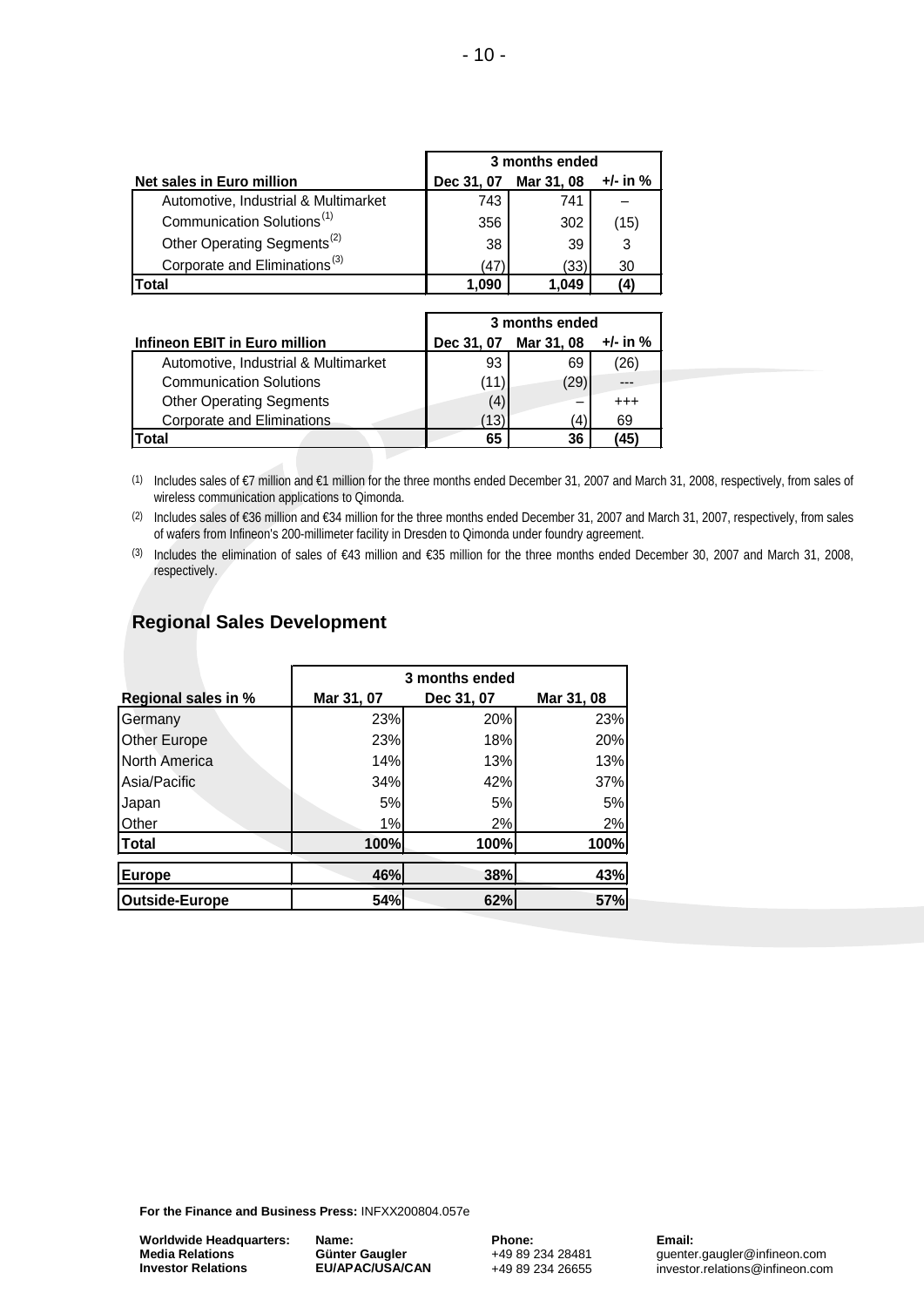## **Condensed Consolidated Balance Sheets**

| in Euro million                                    | Sep 30, 07 | Mar 31, 08 |
|----------------------------------------------------|------------|------------|
| <b>Assets</b>                                      |            |            |
| Current assets:                                    |            |            |
| Cash and cash equivalents                          | 1,073      | 227        |
| Marketable securities                              | 210        | 623        |
| Trade accounts receivable, net                     | 620        | 607        |
| Inventories                                        | 598        | 616        |
| Deferred income taxes                              | 34         | 28         |
| Other current assets                               | 303        | 326        |
| Assets held for sale                               | 5,653      | 3,520      |
| <b>Total current assets</b>                        | 8,491      | 5,947      |
| Property, plant and equipment, net                 | 1,462      | 1,373      |
| Intangible assets, net                             | 89         | 347        |
| Long-term investments                              | 24         | 29         |
| Restricted cash                                    | 77         | 77         |
| Deferred income taxes                              | 446        | 424        |
| <b>Pension assets</b>                              | 60         | 57         |
| Other assets                                       | 160        | 137        |
| <b>Total assets</b>                                | 10,809     | 8,391      |
| in Euro million                                    |            |            |
| Liabilities and shareholders' equity               | Sep 30, 07 | Mar 31, 08 |
| <b>Current liabilities:</b>                        |            |            |
| Short-term debt and current maturities             | 260        | 188        |
| Trade accounts payable                             | 596        | 446        |
| <b>Accrued liabilities</b>                         | 379        | 320        |
| Deferred income taxes                              | 10         | 10         |
| Short-term pension liabilities                     | 5          | 6          |
| Other current liabilities                          | 325        | 296        |
| Liabilities held for sale                          | 1,898      | 1,955      |
|                                                    |            |            |
| <b>Total current liabilities</b>                   | 3,473      | 3,221      |
| Long-term debt<br><b>Pension liabilities</b>       | 1,149      | 1,191      |
|                                                    | 88         | 85         |
| Deferred income taxes                              | 23<br>22   | 19         |
| Long-term accrued liabilities<br>Other liabilities | 107        | 21<br>87   |
|                                                    |            |            |
| <b>Total liabilities</b>                           | 4,862      | 4,624      |
| <b>Minority interests</b>                          | 1,033      | 703        |
| <b>Total shareholders' equity</b>                  | 4,914      | 3,064      |
| Total liabilities and shareholders' equity         | 10,809     | 8,391      |

**For the Finance and Business Press:** INFXX200804.057e

**Worldwide Headquarters: Media Relations Investor Relations**

**Name: Günter Gaugler EU/APAC/USA/CAN**

**Phone:** +49 89 234 28481 +49 89 234 26655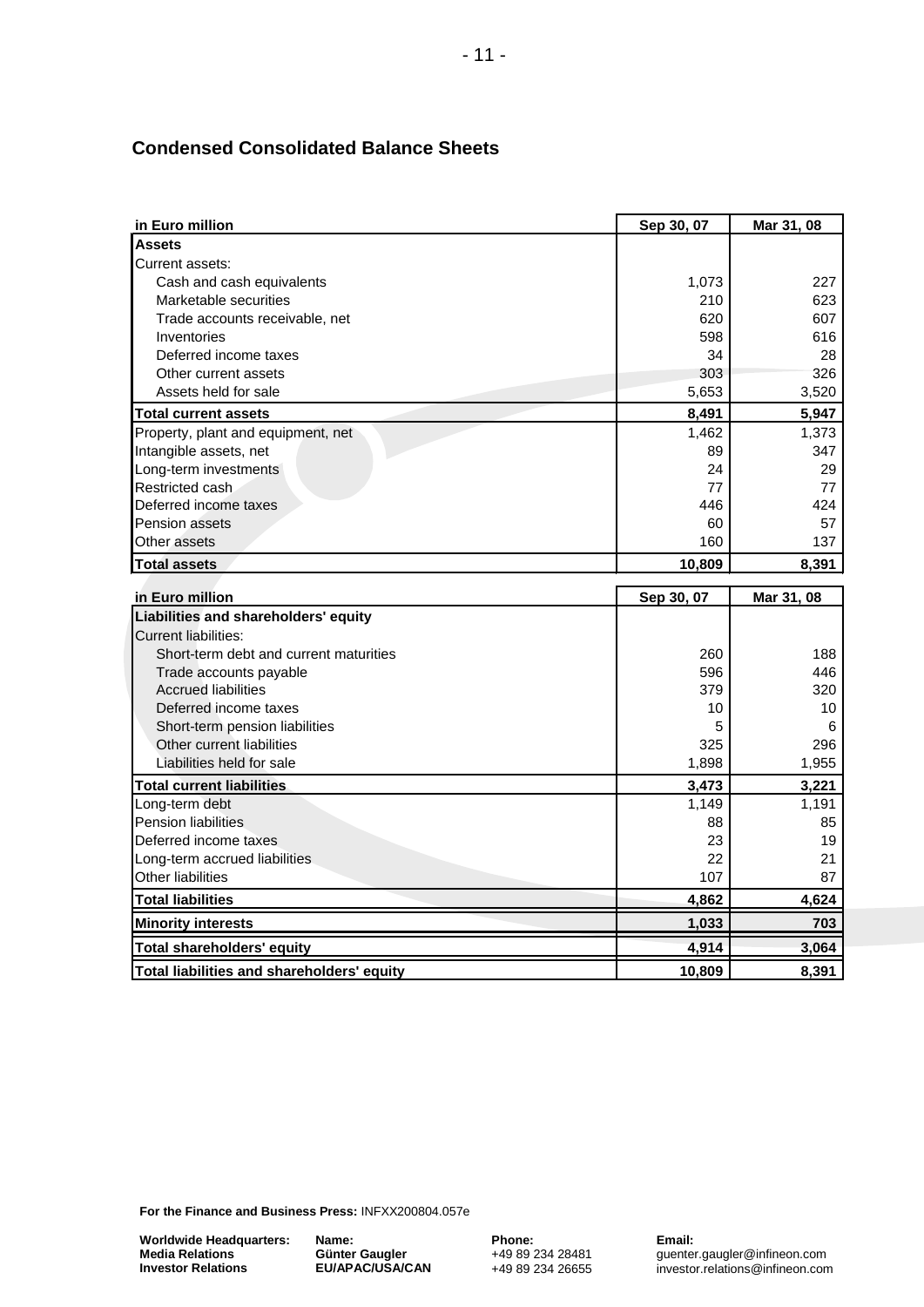Net cash provided by (used in) investing activities from continuing operations 137 (701) (167) 22 (868) Net cash used in investing activities from discontinued operations (278) (278) (35) (88) (88) (486) (123) Net cash used in investing activities (141) (141) (736) (255) (464) (991) Net cash provided by (used in) financing activities from continuing operations (503) 25 (122) (370) (97) Net cash provided by (used in) financing activities from discontinued operations (190) (38) 232 (294) 194 Net cash provided by (used in) financing activities (693) (13) 110 (664) 97 Net decrease in cash and cash equivalents (521) (1,038) (600) (238) (521) (1,038) Effect of foreign exchange rate changes (2) (9) (5) (19) (14) (14) Depreciation and amortization from continuing operations 153 141 135 314 276 Purchases of property, plant and equipment from continuing operations (115) (99) (70) (220) (169)

|                                                                                  | 3 months ended |            |            | 6 months ended |            |
|----------------------------------------------------------------------------------|----------------|------------|------------|----------------|------------|
| in Euro million                                                                  | Mar 31, 07     | Dec 31, 07 | Mar 31, 08 | Mar 31, 07     | Mar 31, 08 |
| Net cash provided by (used in) operating activities from continuing operations   |                | 108        | 16         | (116)          | 124        |
| Net cash provided by (used in) operating activities from discontinued operations | 286            | (159)      | (109)      | 723            | (268)      |
| Net cash provided by (used in) operating activities                              | 289            | (51)       | (93)       | 607            | (144)      |

#### **Condensed Consolidated Statements of Cash Flows**

# **Gross and Net Cash Position\***

Infineon defines gross cash position as cash and cash equivalents and marketable securities, and net cash position as gross cash position less short and long-term debt. Since Infineon holds a substantial portion of its available monetary resources in the form of readily marketable securities, which for US GAAP purposes are not considered to be "cash", it reports its gross and net cash positions to provide investors with an understanding of the Company's overall liquidity. The gross and net cash position is determined as follows from the condensed consolidated balance sheets, without adjustment to the US GAAP amounts presented:

\* Includes only amounts from continuing operations.

| in Euro million               |       | Mar 31, 07   Dec 31, 07   Mar 31, 08 |       |
|-------------------------------|-------|--------------------------------------|-------|
| Cash and cash equivalents     | 629   | 501                                  | 227   |
| Marketable securities         | 242   | 531                                  | 623   |
| <b>IGross Cash Position</b>   | 871   | 1,032                                | 850   |
| <b>ILess: short-term debt</b> | 231   | 261                                  | 188   |
| long-term debt                | 1,019 | 1,237                                | 1,191 |
| Net Cash Position             | (379) | (466)                                | (529) |

#### **Free Cash Flow\***

Infineon defines free cash flow as cash from operating and investing activities excluding purchases or sales of marketable securities. Since Infineon holds a substantial portion of its available monetary resources in the form of readily marketable securities, and operates in a capital intensive industry, it reports free cash flow to provide investors with a measure that can be used to evaluate changes in liquidity after taking capital expenditures into account. Free cash flow is not intended to represent the residual cash flow available for discretionary expenditures, since debt service requirements or other non-discretionary expenditures are not deducted. The free cash flow is determined as follows from the condensed consolidated cash flow statements, without adjustment to the US GAAP amounts presented:

\* Includes only amounts from continuing operations.

|                                                                                | 3 months ended |            |            | 6 months ended |                  |
|--------------------------------------------------------------------------------|----------------|------------|------------|----------------|------------------|
| in Euro million                                                                | Mar 31, 07     | Dec 31, 07 | Mar 31, 08 | Mar 31, 07     | Mar 31, 08       |
| Net cash provided by (used in) operating activities from continuing operations |                | 108        | 16         | (116)          | 124 <sub>1</sub> |
| Net cash provided by (used in) investing activities from continuing operations | 137            | (701)      | (167)      | 22             | (868)            |
| Thereof: Purchases (sales) of marketable securities, net                       | (245)          | 324        | 93         | (235)          | 417              |
| <b>IFree cash flow</b>                                                         | (105)          | (269)      | (58)       | (329)          | (327)            |

| <b>Employee Data</b> | Mar 31, 07 | Dec 31, 07 | Mar 31, 08 |
|----------------------|------------|------------|------------|
| Infineon             | 29.871     | 29.840     | 29.539     |
| Qimonda              | 12.565     | 13.620     | 13.298     |
| Total                | 42.436     | 43.460     | 42.837     |

(1) Of the Infineon workforce, 5,921, 6,426, 6,313, employees as of March 31, 2007, December 31, 2007, and March 31, 2008, respectively, were engaged in research and development.

(2) Of the Qimonda workforce, 2,263, 2,563, 2,531, employees as of March 31, 2007, December 31, 2007, and March 31, 2008, respectively, were engaged in research and development.

#### **For the Finance and Business Press:** INFXX200804.057e

**Worldwide Headquarters: Media Relations Investor Relations**

**Name: Günter Gaugler EU/APAC/USA/CAN** **Phone:** +49 89 234 28481 +49 89 234 26655 **Email:** guenter.gaugler@infineon.com [investor.relations@infineon.com](mailto:investor.relations@infineon.com)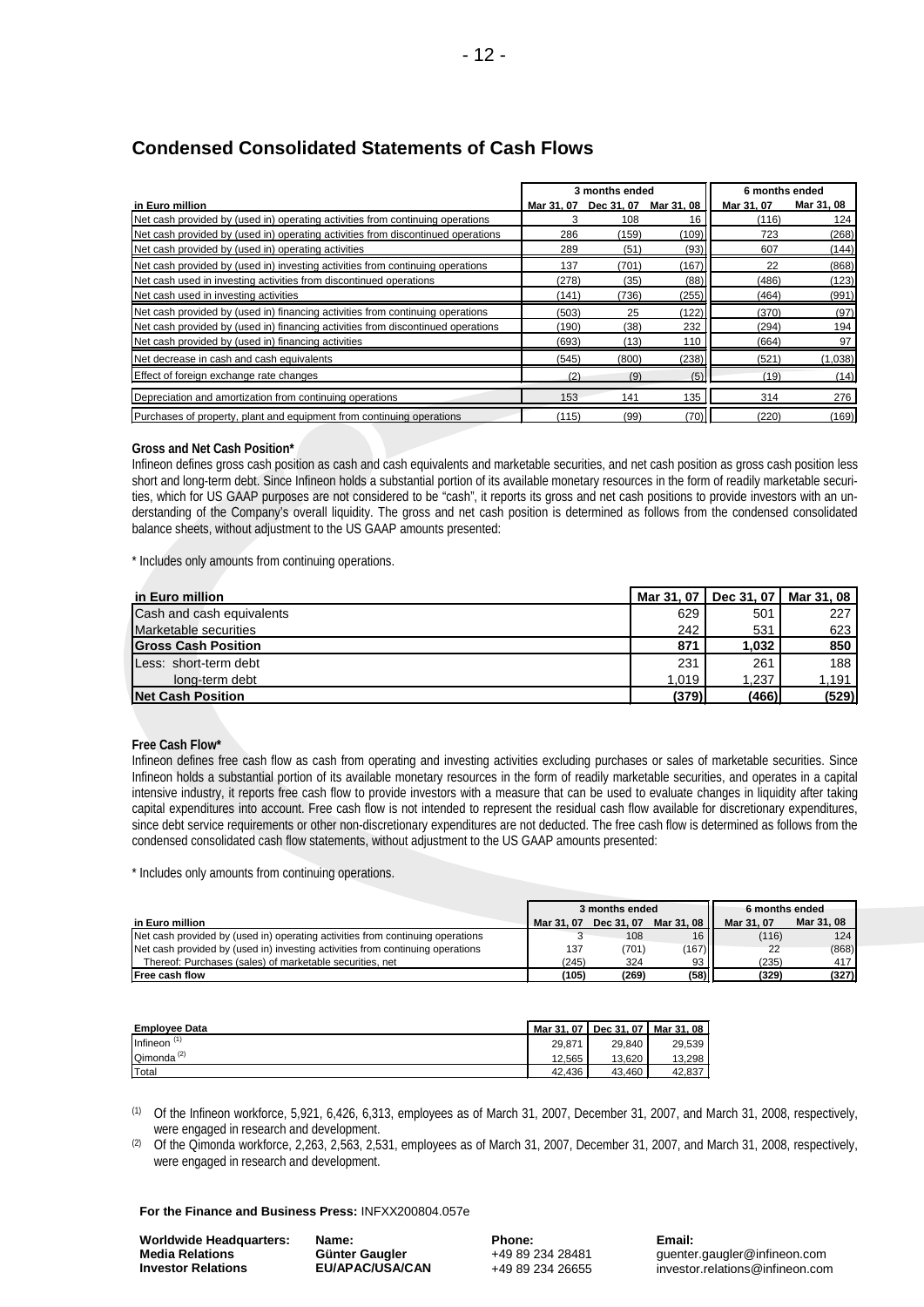# **Infineon business highlights for the second quarter of the 2008 fiscal year**

- AIM: BMW M GmbH selected Infineon as its semiconductor partner to develop the new engine control unit for the next BMW M series of cars. Infineon will integrate its 32-bit AUDO FUTURE microcontroller chips into the system and provide technical support. The TriCore-based AUDO FUTURE microcontrollers deliver market-leading real-time performance that helps to handle next-generation emission standards, particularly EURO5 and EURO6.
- AIM: Infineon again received prestigious Best Supplier Awards from several global players, honoring the company's work in the supply of products and services. Toyota's Hirose plant, for example, awarded its product quality excellence prize to Infineon in 2007. Infineon had won the award also in 2006.

## **Energy efficiency**

- AIM: The company achieved a major design win with its crankshaft sensor at a major car manufacturer. This sensor offers direction detection for a start/stop application to diesel engines.
- AIM: Infineon released two product families for the growing market of AC/DC and DC/DC power supplies, which is expected to increase 4.9 percent on average to a total market size of U.S. dollar 20.9 billion in 2012 (IMS Research, October 2007). The OptiMOS 3 N-Channel MOSFET helps to reduce power losses by up to 30 percent for power supplies in consumer, industry- and telecommunication applications. The CoolMOS 900-V-Superjunction-MOSFETs are designed for applications like LCD-TVs, solar power generators, "Silverbox"-PC power supplies, and lighting systems. Their on-state resistance is best in class and up to 75 percent lower than using conventional 900 V MOSFETs in industry standard packages
- AIM: Infineon had design wins for its cost-efficient 16-bit and 32-bit powertrain microcontrollers for low-end gasoline and diesel applications in the emerging car markets in Asia. Despite stringent requirements to reduce fuel consumption and emission, Infineon helps to meet the cost constraints of entry-level cars with consumer price demands of approximately U.S. dollar 2,500.

## **Communications**

• COM: The Korean mobile phone manufacturer Samsung Electronics, Inc. chose Infineon's HSDPA platform XMM™6080 for its new family of HEDGE mobile handsets. The Infineon platform includes the HSDPA/EDGE baseband, power management, and single-chip 3.5G RF transceiver and is complemented by Infineon's protocol

**For the Finance and Business Press:** INFXX200804.057e

**Worldwide Headquarters: Media Relations Investor Relations**

**Name: Günter Gaugler EU/APAC/USA/CAN** **Phone:** +49 89 234 28481 +49 89 234 26655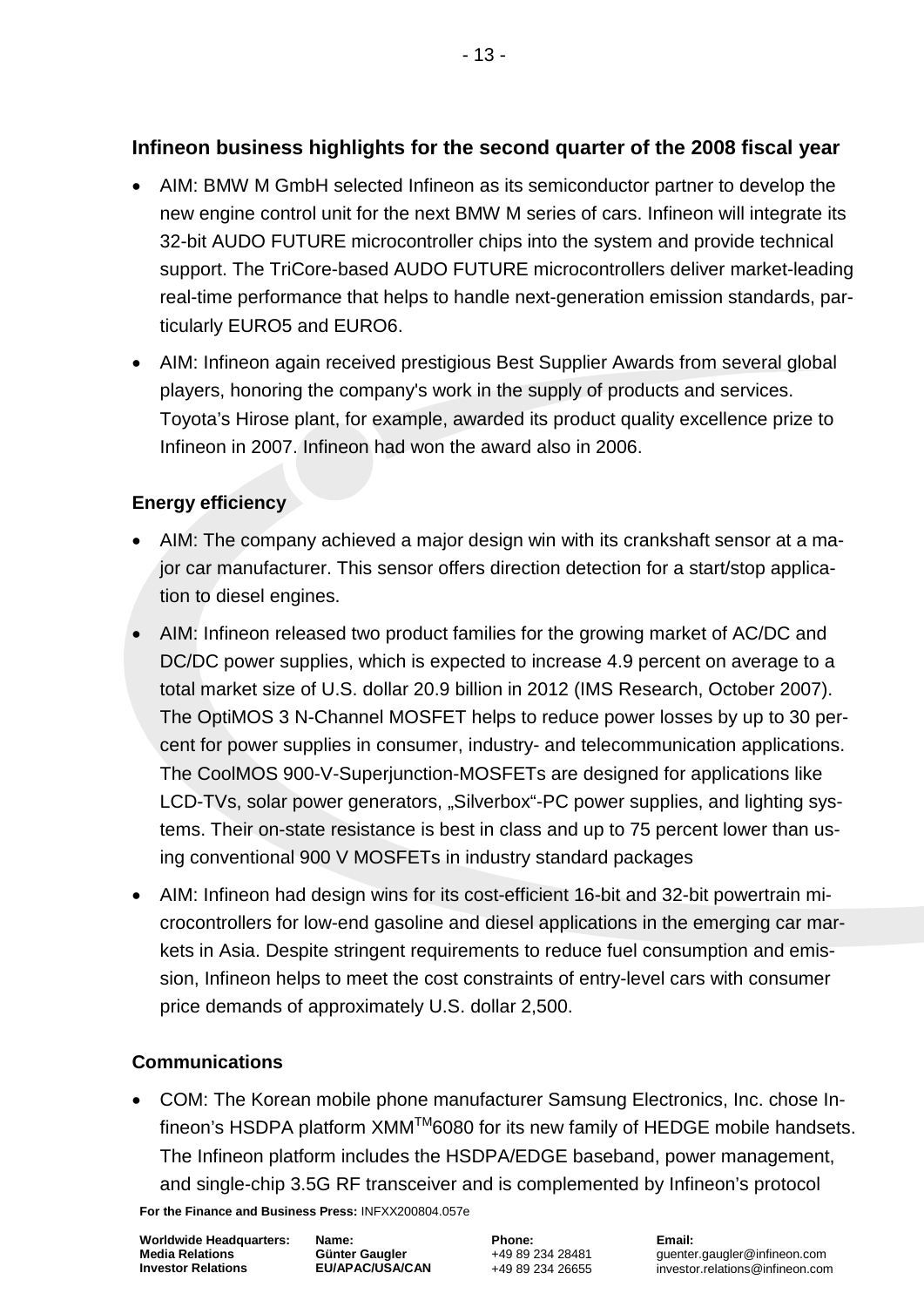stack for HEDGE phones. Infineon has already started volume shipments of its HSDPA platform. The Samsung HEDGE phones with the XMM™6080 are expected to be available in the second quarter of the 2008 calendar year.

- COM: Infineon achieved a design win for its HSDPA platform  $XMM^{TM}$ 6080 and its EDGE platform XMMTM2080 at major mobile phone customers. Ramp-up of both design wins is scheduled for the end of the 2008 calendar year.
- COM: Infineon sampled its 65 nanometer GSM/GPRS single-chip solution X-GOLD<sup>™</sup>113 and EDGE single-chip solution X-GOLD<sup>™</sup>213. Both chips integrate the baseband, RF transceiver, power management unit, and FM radio in one single die.
- COM: As announced on the occasion of the 2008 Mobile World Congress, the company achieved a design win for its RF transceiver SMARTi UE+ at another major mobile phone customer.
- COM: Infineon achieved several design wins for its GPS single-chip solution Hammerhead 2 at a major mobile phone customer.
- AIM: Infineon began volume shipments of the world's first RF switches manufactured in a CMOS-based process on silicon wafers, offering the equivalent performance of RF switches manufactured in Gallium Arsenide (GaAs) process technology. RF switches are expected to replace today's PIN diodes in the next five years with an estimated market total of up to 4 billion pieces in 2011. Infineon's technological breakthrough allows RF switches that are cost efficient and up to 60 percent smaller than the smallest GaAs RF switch.

## **Security**

- AIM: With its SLM 76 family of security microcontrollers, Infineon entered the machine-to-machine (M2M) communication market. This market is predicted to grow at a rate of around 35 percent a year to a total of approximately 70 million pieces in 2011. The SLM 76 family is designed for use in utility monitoring, car telematics, fleet management in freight forwarding and rental car companies and vending machines (stock level checks). Currently primarily centering on automotive telematics and metering, leading smart card manufacturers have started to develop products based on the SLM 76 or are conducting initial field tests.
- AIM: Infineon began to supply its contactless/dual-interface security microcontrollers to public transportation projects in China. China's market for transportation cards is estimated to 20 to 30 million cards annually.

**For the Finance and Business Press:** INFXX200804.057e

**Worldwide Headquarters: Media Relations Investor Relations**

**Name: Günter Gaugler EU/APAC/USA/CAN** **Phone:** +49 89 234 28481 +49 89 234 26655